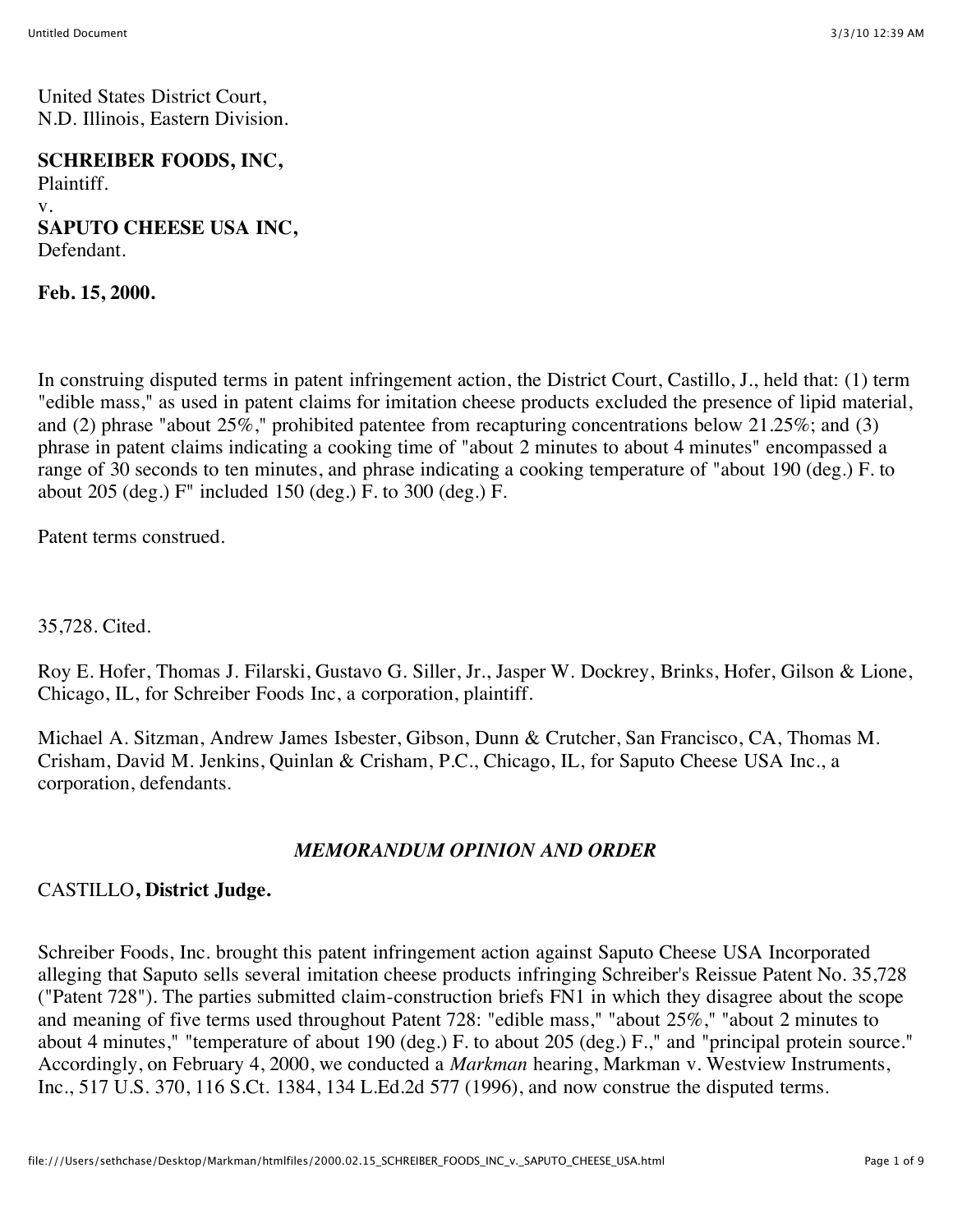FN1. In fact, Schreiber submitted four separate briefs-two opening briefs and two replies-to Saputo's one.

# **BACKGROUND**

When interpreting a patent claim, we look to the intrinsic evidence of record: the patent claims, the specification, and the prosecution history. Vitronics Corp. v. Conceptronic, Inc., 90 F.3d 1576, 1582 (Fed.Cir.1996). Here, we perform a brief overview of Schreiber's patent history and the patent at issue. We postpone in-depth scrutiny of these matters for the relevant analysis sections.

## **A. Patent Prosecution History**

Schreiber was not the first to conceptualize (and then patent) the use of dry rennet casein to make imitation cheese. In 1977, Badertscher Patent No. 4,055,555 disclosed a process for solvating dry rennet casein for the purpose of creating curd from milk. (Saputo Ex. A, Patent No. 4,055,555.) Likewise, Middleton Patent No. 4,197,322 disclosed a process for producing "synthetic cheese" from dry rennet casein. (Saputo Ex. D, Patent No. 4,197,322.) Instead, Schreiber's invention purportedly improved the prior art by solvating a larger amount of rennet casein as a percentage of the total product. According to Schreiber, the advantage of its process is a cheese analog with rennet casein as the principal, or sole, protein source.

Schreiber filed its initial patent application, which disclosed a one-step cheese-making process, on February 28, 1977. The Patent Office immediately rejected all of Schreiber's claims, so Schreiber abandoned its initial filing, (Saputo Ex. F, Serial No. 877,071 Tab 1, Patent Application of Feb. 13, 1978, at 2), and filed a new application FN2 in which Schreiber, for the first time, disclosed a two-step process for making imitation cheese. The 1978 application added a two-step process during which an "edible mass" was first formed and then other ingredients added. The patent examiner again rejected Schreiber's claims. After two more proposed amendments, Schreiber's application was granted, and patent number 4,444,800 (Patent 800) issued.

FN2. Schreiber describes this document as a continuation-in-part application ("CIP"), but the first, unnumbered page of the document states, "Transmitted herewith for filing is the patent application of ..." Furthermore, one of the documents in Serial No. 122,512 (Schreiber's third filing during the Patent 800 process) is a cover-sheet clearly identifying the document as a CIP application, (Saputo Ex. F, Serial No. 122,512, Tab 1 at cover sheet ("This is a request for filing a continuation ... of pending prior application serial no. 887,071.").) Serial number 877,071 contains no equivalent.

In 1987, however, Schreiber filed a reissue application because it believed part of Patent 800 was invalid based on prior art; namely, a cheese produced and sold by Schreiber in May 1976. (Saputo Ex. G, Tab 1, Reissue Declaration at 2.) The 1976 cheese was made pursuant to the two-step process first disclosed in Schreiber's 1978 application. Because Schreiber did not disclose the two-step process within one year of offering for sale a product made using that process, it appeared that at least some of Patent 800's two-step claims were barred by 35 U.S.C. s. 102(b).

Schreiber's reissue application proposed amending some existing claims and adding claims 32 through 43.FN3 The examiner rejected Schreiber's reissue application because of the 1976 cheese prior art. (Saputo Ex. G, Tab 6, Office Action of Feb.17, 1988, at 5 ("Claims 1-43 are rejected ... as being anticipated by the admitted public sale of an American imitation cheese product ... more than one year prior to filing an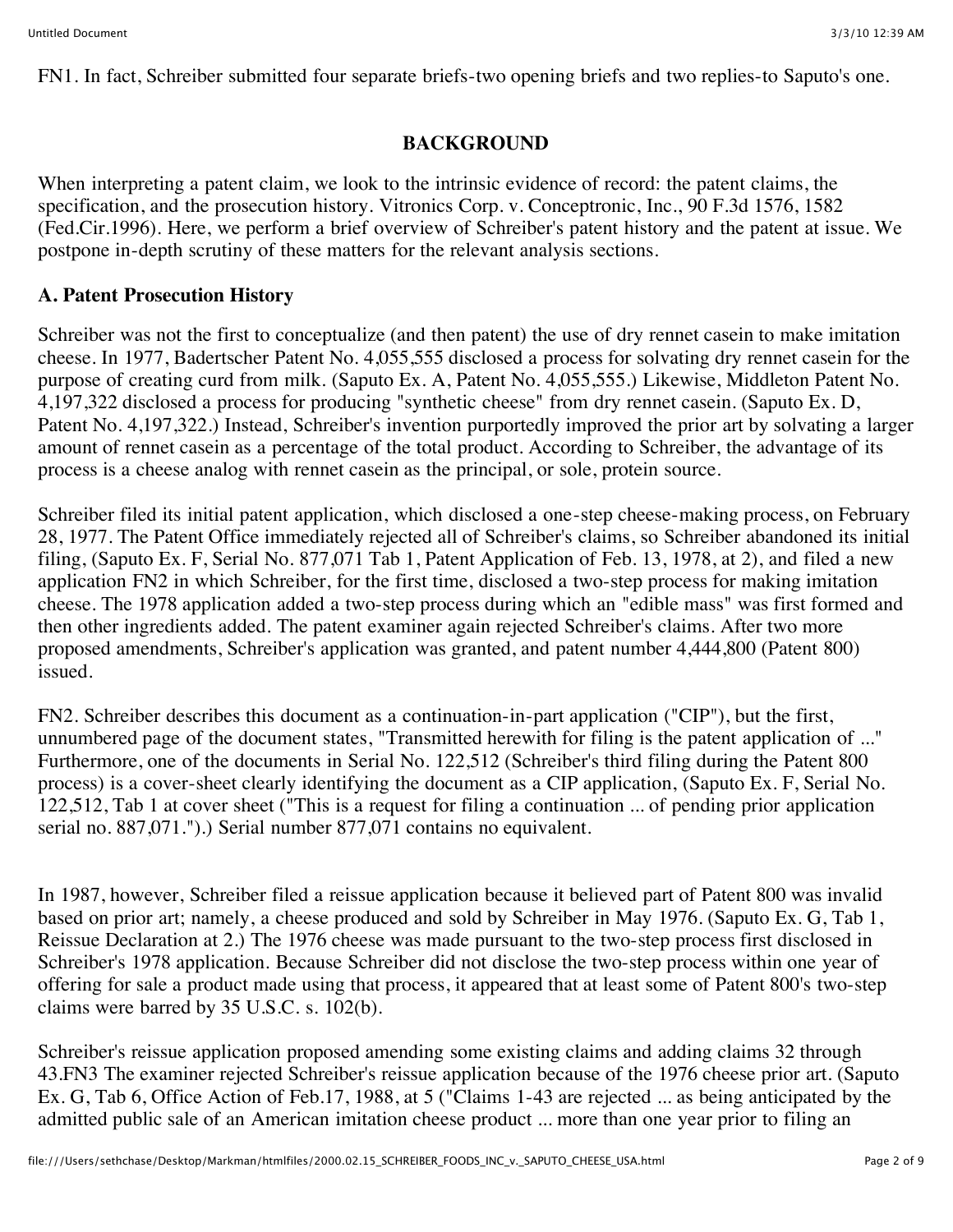application for the presently claimed invention.").) After further attempts to amend the reissue application failed, Schreiber appealed the preliminary examiner's decision to the Patent Office Board of Appeals.

FN3. By the time the process was over, Schreiber was forced to amend every single independent claim in Patent 800.

The Board rejected all but one of the examiner's rejections, which had the practical effect of affirming the examiner's decision. (Saputo Ex. G, Tab 27, Board of Patent Appeals' Decision.) Specifically, the Board disagreed with the examiner that certain reissue claims contained new matter, ( id. at 12-14), but affirmed the examiner's opinion that Claims 1-43 were unpatentable over the "admitted public sale" of the 1976 cheese, ( id. at 4, 21-28). In other words, the Board affirmed the examiner's opinion that Claims 1-43 set forth an obvious extension over prior art: the 1976 cheese.

Schreiber returned to the preliminary examiner and submitted another CIP application, in which it tried to distinguish the 1976 cheese and the two-step claims presented in the 1978 application while simultaneously arguing that the "edible mass" claims were not new matter. (Saputo Ex. G, Tab 29, Preliminary Amendment of Dec. 20, 1991, at 8.) Again, the examiner rejected the proposal. The process (proposed amendments that were then rejected) was repeated numerous times (the record contains 7 formal amendment proposals and four written rejection-opinion-like documents called "Office Actions"-plus several references to amendments proposed during telephone conferences). On February 10, 1998, more than twenty years after the process began, Schreiber received Reissue Patent No. 35,728 ("Patent 728" FN4).

FN4. The parties occasionally refer to Patent 728 as the "Bixby Patent."

#### **B.** Patent 728

Patent 728 discloses a "cheese-like product ... produced by the direct conversion of dry, particulate rennet casein to a substantially homogenous mass of cheese-like consistency" and the process for making that product. (Compl. Ex. A, Patent 728 at Abstract.) According to the patent specification, "[t]he important factors of ... the present process are the relative amounts of dry rennet casein, the solvation agent, and water." (Patent 728, col. 2, ll. 28-31.) Specifically,

[t]he cheese-like product of this invention is based [on?] a substantially homogenous mass comprising at least about 25 percent by weight of previously dry but solvated edible rennet casein as the principal protein source, a solvation agent and water. A bland edible lipid material, i.e., an edible oil or fat, and a suitable flavoring agent (or agents) can be present in quantities sufficient to impart to the product the characteristic fat content and flavor of the desired cheese analog.

(Patent 728, col. 2, ll. 39-47.)

The claims in Patent 728 fall into two general categories: the "food product" claims and the "edible mass" claims, defined as any claim that uses the phrase "edible mass" regardless of the presence of the phrase "food product." Of the claims asserted by Schreiber against Saputo products, Claims 30, 32-34, 38-40, 42, and 44 are in the "edible mass" category; Claims 4, 10, 12-13, 16-17, 31, 35-36, and 43 relate to a "food product." FN5 The parties dispute whether the two terms have different meanings: Saputo maintains that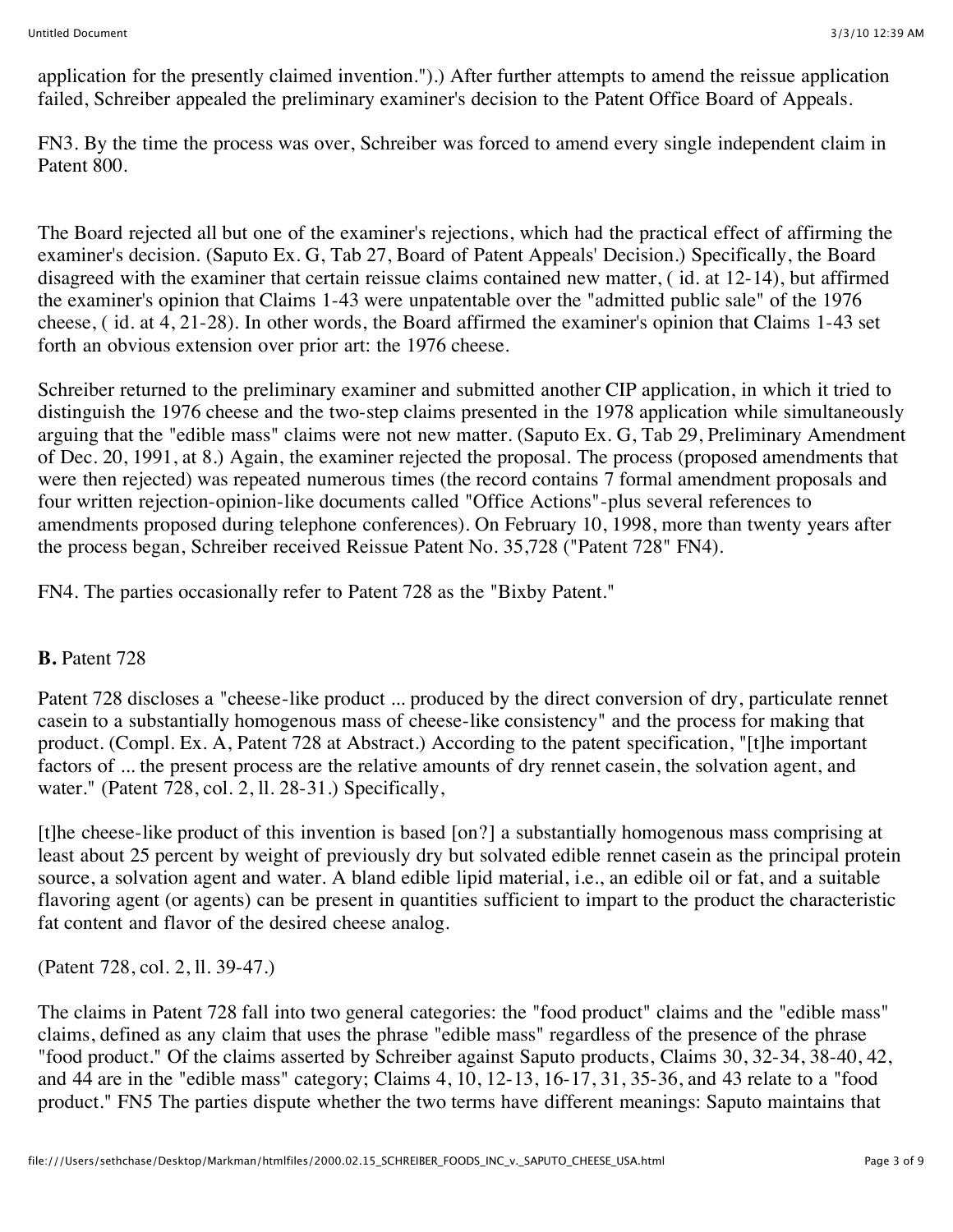"edible mass" excludes lipids and "food product" includes lipids; Schreiber contends that "edible mass" and "food product" are interchangeable and that both may, but do not necessarily, include lipids.

FN5. In its response brief, Saputo states that Schreiber's allegations under Claims 32, 34, and 38 account for 90% of the sales implicated by this lawsuit. In other words, Schreiber's "edible mass" claims predominate.

The enumerated claims in Patent 728 contain marked similarities. For example, every claim teaches a cooking temperature for solvation of "about 190 (deg.)> F. to about 205 (deg.) F." for either "about 3 minutes" or "about 2 minutes to about 4 minutes." Likewise, each claim states that rennet casein is the "principal protein source." Almost all of the claims disclose a product or mass that is "about 25%" or "about 30%" by weight of dry rennet casein; the sole exception is Claim 32, which dictates "particulate rennet casein constituting *at least 25 percent* by weight of said edible mass." (Patent 728, col. 14, ll. 18-20 (emphasis added).) Finally, the first 31 claims reveal "about 2 to about 12 percent" of solvation agent, while Claims 32-43 disclose "about 3 to about 6 percent" solvation agent.

### **C. Terms at Issue**

Schreiber and Saputo have identified five terms in need of construction: "edible mass," "about 25%," "about 2 minutes to about 4 minutes," "temperature of about 190 (deg.) F. to about 205 (deg.) F.," and "principal protein source." Schreiber argues that "edible mass" means what it says: essentially, a glob you can eat. Thus, according to Schreiber, the phrase does not exclude lipids. Saputo relies almost exclusively on the prosecution history to demonstrate that "edible mass" excludes lipids, but also maintains that the use of the phrase in the actual claims shows that "edible mass" cannot, as a logical matter, contain lipids.

As to the next three terms, the primary dispute revolves around how much "wiggle room" the term "about" allows the identified ranges. For example, Schreiber argues that "about 25%" includes 20%; "about 2 minutes to about 4 minutes" includes 30 seconds through ten minutes; and "about 190 (deg.)>> F. to about 205 (deg.) F." means 150 (deg.) to 300 (deg.)>>. Saputo disagrees that "about" allows such expansive readings of the disputed ranges.

Finally, although the parties agree on the meaning of "principal protein source," they differ about when, during the imitation cheese-making process, to measure the main source of protein. Neither party clearly advocates a specific time, but we believe Schreiber wants us to measure the principal protein source once the solvation process as set out in the asserted claims is complete and Saputo wants the measurement taken when the entire manufacturing process is complete.

## **ANALYSIS**

[1] "[A] patent must describe the exact scope of an invention and its manufacture." Markman, 517 U.S. at 373, 116 S.Ct. 1384. It does so via "claims," as distinguished from the specification and examples contained in a patent. *Id.* ("The claim defines the scope of the patent.") (quotation omitted). Specific, enumerated claims "provide the metes and bounds of the invention." Jeneric/Pentron, Inc. v. Dillon Co., 1999 WL 66537, at (D.Conn.Feb.3, 1999). Our task, therefore, is to determine the scope of Schreiber's patent by construing, as a matter of law, the disputed claim terms. Markman, 517 U.S. at 388-89, 116 S.Ct. 1384.

[2] [3] To accomplish this goal, we consult evidence intrinsic to the patent: specifically, the patent itself, including the specification and claims; and its prosecution history. Finnigan Corp. v. International Trade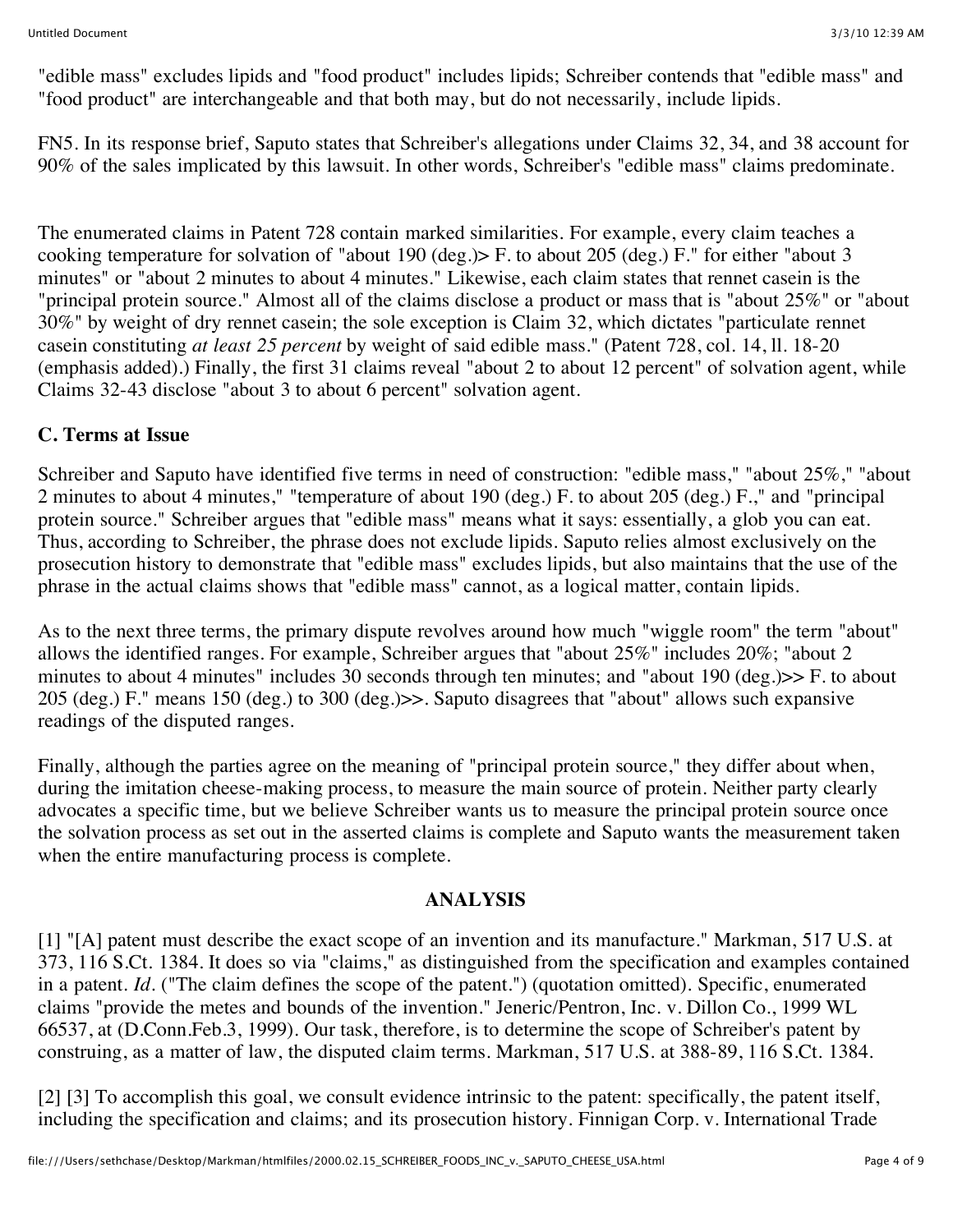Comm'n, 180 F.3d 1354, 1363-64 (Fed.Cir.1999); Vitronics Corp., 90 F.3d at 1582. Intrinsic evidence "constitute[s] the public record of a patentee's claim." Jeneric/Pentron, Inc., 1999 WL 66537, at \*7. When intrinsic evidence yields an unambiguous result, reliance on extrinsic evidence is improper; it "would destroy the rights of competitors to rely on the public record and design around the claimed invention." *Id.*

[4] To construe the disputed terms, we first consider the words of the claims, both asserted and nonasserted. Vitronics Corp., 90 F.3d at 1582. Generally, the words in a claim are given their ordinary and customary meaning. But "a patentee may choose to be his own lexicographer ... as long as the special definition of the term is clearly stated in the patent specification or [prosecution] history." *Id.*

[5] [6] Second, we evaluate the specification. "The specification contains a written description of the invention which must be clear and complete enough to enable those of ordinary skill in the art to make and use [the invention]." Vitronics Corp., 90 F.3d at 1582; *see also* 35 U.S.C. s. 112 (Specification). Additionally, the specification "shall set forth the best mode contemplated by the inventor of carrying out his invention." 35 U.S.C. s. 112. It is important, however, to distinguish the claims from the specification: "[I]t is the *claims,* not the written description, [that] define the scope of the patent right." Laitram Corp. v. NEC Corp., 163 F.3d 1342, 1347 (Fed.Cir.1998) (emphasis in original). Thus, "a court may not import limitations from the written description into the claims." *Id.*

[7] Finally, we analyze the asserted claims in light of the patent's prosecution history. Cybor Corp. v. FAS Techs., Inc., 138 F.3d 1448, 1457 (Fed.Cir.1998); Vitronics Corp., 90 F.3d at 1582. "Prosecution history limits the interpretation of claim terms so as to exclude any interpretation that was disclaimed during prosecution." CVI/Beta Ventures, Inc. v. Tura LP, 112 F.3d 1146, 1155 (Fed.Cir.1997). "The relevant inquiry is whether a competitor would reasonably believe that the applicant had surrendered the relevant subject matter." Cybor Corp., 138 F.3d at 1457.

Having set forth the relevant standards, we now construe the disputed claim terms.

# **A. "Edible Mass"**

[8] At issue is whether the term "edible mass," as used in Claims 30, 32-34, 38-40, 42, and 44, can include a lipid. The claim language suggests that it cannot. First, several of the asserted claims do not recite the presence of a lipid. *See, e.g.,* Claims 32-34, 38-40, and 44.

Furthermore, according to the "edible mass" claims that do include lipids, the manufacture of the edible mass is complete prior to the addition of any lipid material. Thus, for example, Claim 41 (upon which Claim 42 is dependent) discloses a two-step process for "preparing a simulated, non-cultured food product" by

admixing dry particulate rennet casein as the principal source of protein, water and an edible solvation agent [deleting specific quantities and types of solvation agent] ... and maintaining said admixture at said temperature for a time period of about 2 minutes to about 4 minutes to solvate said rennet casein to form an edible mass ...

admixing with said edible mass a bland, edible lipid material ...

heating said new admixture to a temperature of about 150 (deg.) F. to about 300 (deg.) F. with agitation, and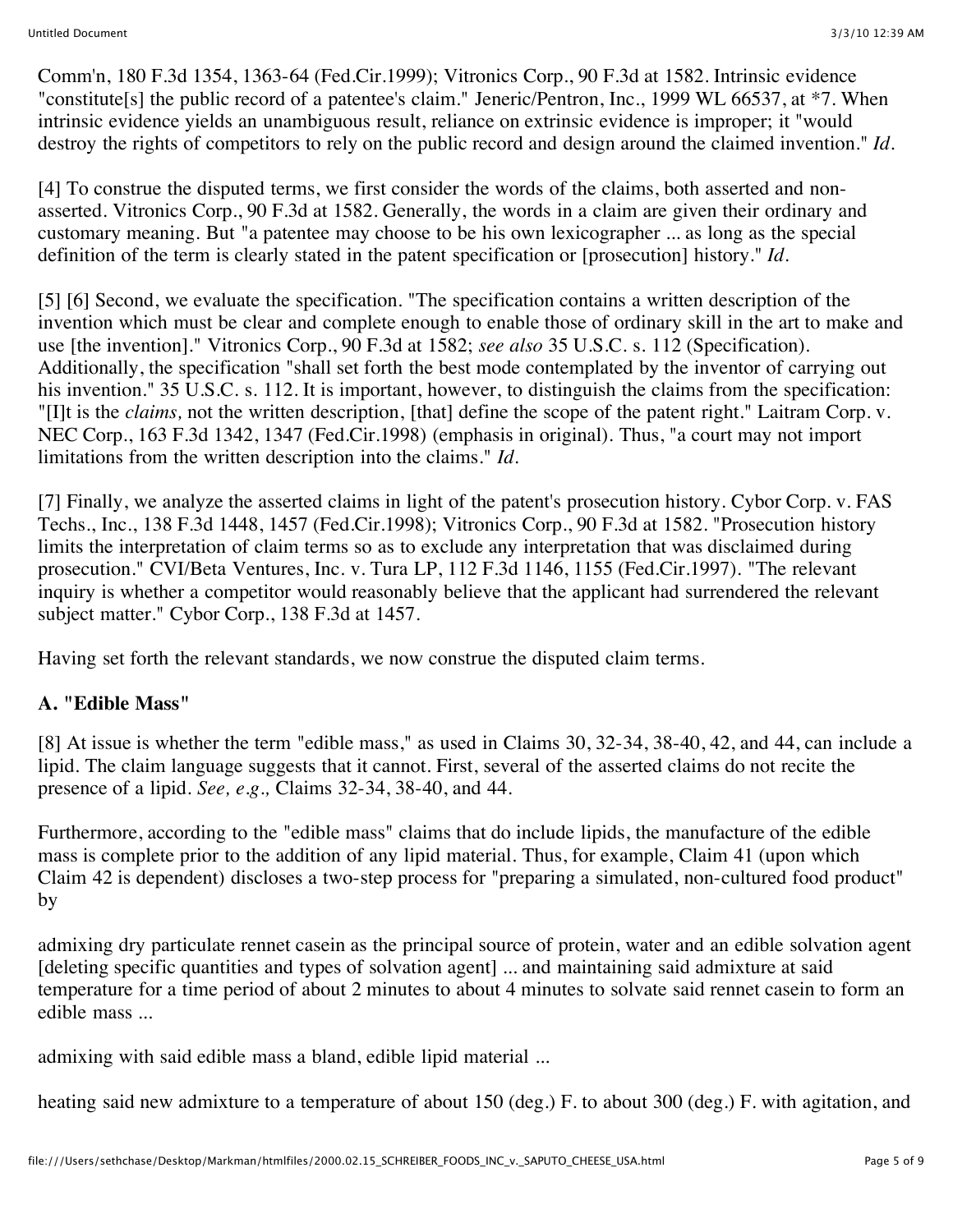maintaining said new admixture at said temperature with agitation to produce said food product.

(Patent 728, col. 16, l. 63-col.17, l. 27.) The recipe for "edible mass," found in the first quoted paragraph, lists rennet casein, water and an edible solvation agent as the only ingredients. The second quoted paragraph explicitly demonstrates that the "edible mass" is formed prior to the addition of a lipid, otherwise the phrase (edible mass) could not be used as it is. Finally, the third paragraph describes the edible-mass-plus-lipid created pursuant to the second paragraph as a "new admixture" which, after additional cooking, produces "said food product." Again, if the edible mass was not complete until the addition of a lipid, the phrase "new admixture" would be inappropriate.FN6

FN6. Claim 41 is representative of all the "edible mass" claims that teach the presence of a lipid: Claims 25, 29, 30, and 37.

The prosecution history supports our conclusion that "edible mass" as used in Patent 728 is complete prior to the addition of any lipid material; that it is made from rennet casein, water and solvation agents. In an amendment submitted to the patent examiner on September 20, 1995, Schreiber relied on the lack of lipid in the edible mass to distinguish prior art:

Claims 1-3, 26-28, 32-34 and 38-40 all require that an edible mass without lipid material be formed. These claims differ from the method used to make the [1976 cheese] because it was not made by first solvating the rennet casein to form an edible mass and then mixing a lipid material with the edible mass.

(Saputo Ex. G, Tab 49, Amendment of Sept. 20, 1995, at 17.) The only amendment submitted after the 1995 Amendment contains purely formalistic changes, such as adding commas and underlining material not contained in Patent 800. ( *See, generally,* Saputo Ex. G, Tab 50, Amendment of Sept. 3, 1996.) Schreiber cannot successfully repudiate an interpretation so explicitly argued to thePatent Office, particularly when the interpretation was advanced to avoid prior art. *See* Southwall Techs., Inc. v. Cardinal IG Co., 54 F.3d 1570, 1576 (Fed.Cir.1995) ("Claims may not be construed one way in order to obtain their allowance and in a different way against accused infringers.").

Schreiber advances three arguments in support of its position that edible mass may include lipids. First, it points to various parts of the specification. But neither the narrative sections nor the examples cited by Schreiber ever use the phrase "edible mass"; instead, they refer to a "paste-like mass," (Patent 728, col. 2, l. 26), or a "smooth, fluid mass," (Patent 728, col. 7, l. 57). Schreiber specially defined "ediblemass" to the patent examiner and may not escape that definition by resort to other terms.

Second, Schreiber argues that the removal of the phrase "without lipid material" from Claim 32 disproves our conclusion. In 1993 Schreiber proposed an amendment to Claim 32: " *A substantially homogenous, aqueous,* [non-lipid containing] *edible mass without lipid material.*" (Saputo Ex. G, Tab 33, Amendment of January 14, 1993, at 5 (brackets, underline, and double underline in the original).) Schreiber maintains that the deletion of this language shows that the Patent Office did not rely on a lipidless edible mass to distinguish the 1976 cheese. But both "[non-lipid containing] and ' *without lipid material'* " were deleted by September 1994, long before the 1995 Amendment, in which Schreiber persisted in distinguishing the "edible mass" claims from the 1976 cheese on this basis. (See Saputo Ex. G, Tab 44, Amendment of Sept. 26, 1994, at 9 ("32. (Four times amended) *A substantially homogenous, aqueous, edible mass which comprises ...*").) This earlier change, therefore, does not undermine our reliance on Schreiber's 1995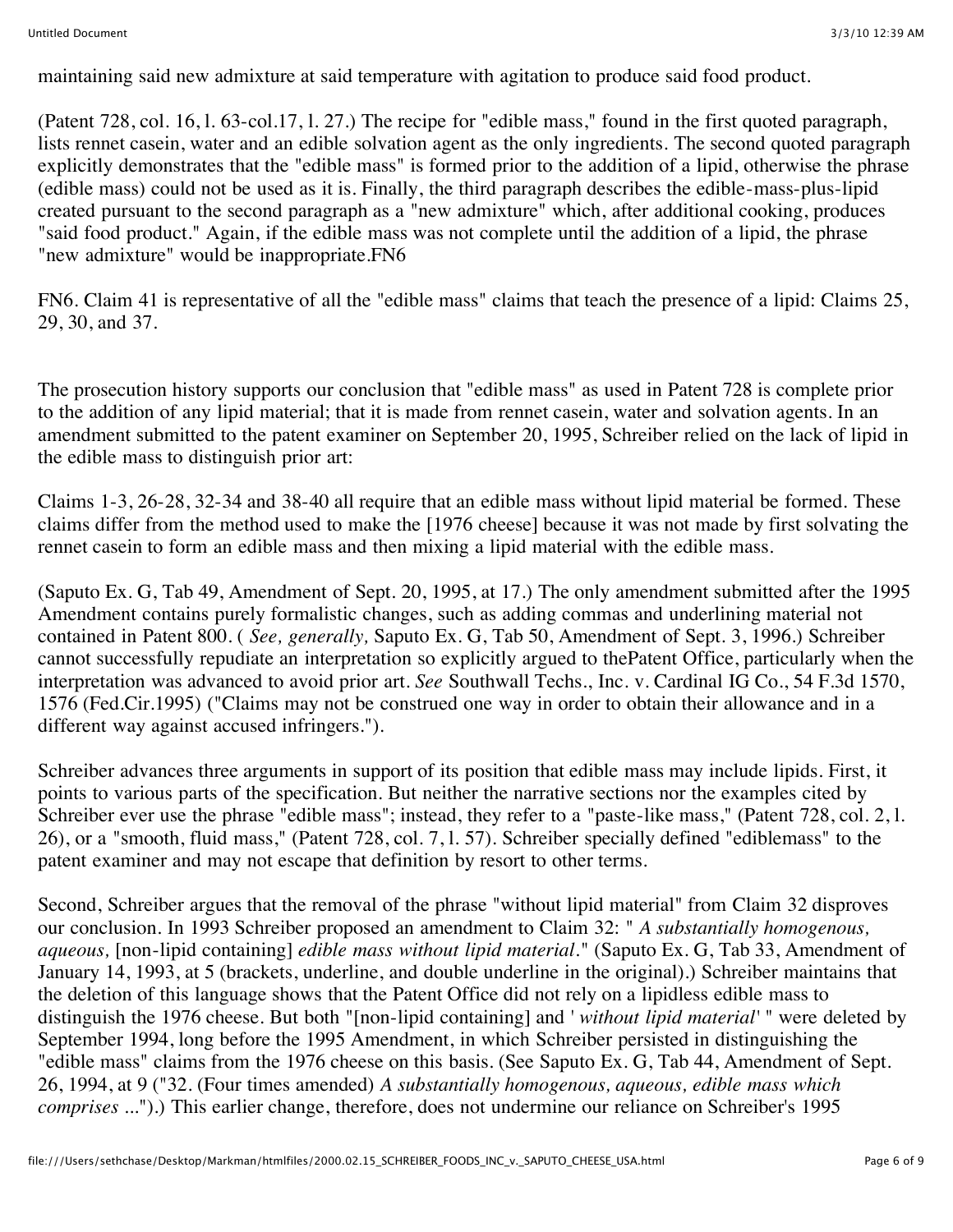representations.

Finally, Schreiber insists that the transitional term "comprises" used in many of the "edible mass" claims leaves the ingredient list open-ended. However, as Schreiber argued to the Patent Office Board of Appeals, "[w]hile it is true that the claims use the phrase 'comprising,' other portions of the claim require the exclusion of the lipid material found in the May, 1976 product." (Saputo Ex. G, Tab 22, Schreiber Reply Br. to the Bd. at 8; *see also* Tab 44, Amendment of Sept. 26, 1994, at 16-17 ( In the context of "comprises/consisting of" transition, Schreiber states, "[a]s noted during the interview, col. 5 line 65 to col. 6 line 11 of the patent specification provides support for an edible mass that includes solvated rennet casein and other ingredients but excludes lipids.").)

At base, Schreiber spent twenty years trying to convince the Patent Office that its edible mass claims were not barred by the 1976 cheese because the "edible mass" step, unlike the first step in manufacturing the 1976 cheese, does not include a lipid; rather, an edible mass is made from rennet casein, water, and a solvation agent. It cannot, at this late date, shift gears for the sole purpose of alleging a cause of action against Saputo. The phrase "edible mass" excludes the presence of lipid material.

#### **B. "About" Claims**

The word "about" is at the core of the debate over the next three disputed claim terms. Although the use of "about" in a patent claim obviously demonstrates a patentee's intent to avoid strict numerical boundaries, the parties clash about the breadth imposed on the specified ranges by its inclusion in Patent 728. Schreiber believes "about" must be read expansively; Saputo disagrees.

The Federal Circuit has provided guidance on the impact of "about" on claim construction. *See, e.g.,* Modine Mfg. Co. v. International Trade Comm'n, 75 F.3d 1545, 1554 (Fed.Cir.1996); Pall Corp. v. Micron Separations, Inc., 66 F.3d 1211, 1217 (Fed.Cir.1995); Conopco, Inc. v. May Dep't Stores Co., 46 F.3d 1556, 1561 (Fed.Cir.1994). "About" means "with some approach to exactness in quantity, number, or time: Approximately," Conopco, 46 F.3d at 1561 n. 2 (quotation omitted); "approximately" means "reasonably close to," Quantum Corp. v. Rodime, PLC, 65 F.3d 1577, 1581 (Fed.Cir.1995). On the other hand, " 'about' must be given reasonable scope .... [and must] be understood in light of the technology embodied in the invention." Modine Mfg., 75 F.3d at 1554. In the end, the Federal Circuit appears to construe "about" much as it does other patent language-by resort to the patent itself and the prosecution history. *See* Pall Corp., 66 F.3d at 1217 ("We thus consider how the term 'about 5:1 to about 7:1' was used in the patent specification, the prosecution history, and other claims."); Conopco, 46 F.3d at 1561 ("The '179 specification and prosecution history do not support the argument that the inventors used this term ['about'] differently from its ordinary meaning.").

#### **1. "About 25%"**

[9] Schreiber concedes that the phrase "at least 25%," present in asserted Claims 32 and 44, constitutes an absolute floor of 25%. It insists, however, that "about 25%," as used in asserted Claims 10, 12-13, 16-17, 30-31, 33, 36, 38-39, and 42-43, means "greater than about 20%." Aside from the difficulty of including an ambiguous descriptor in a definition intended to provide a limit on an already ambiguous phrase, the public record prohibits such a broad interpretation of "about 25%."

Schreiber initially sought to patent an imitation cheese "containing at least about 20% by weight of dry, particulate rennet casein." (Saputo Ex. F, Serial No. 772, 567 Tab 1, Patent Application of Feb. 28, 1977, at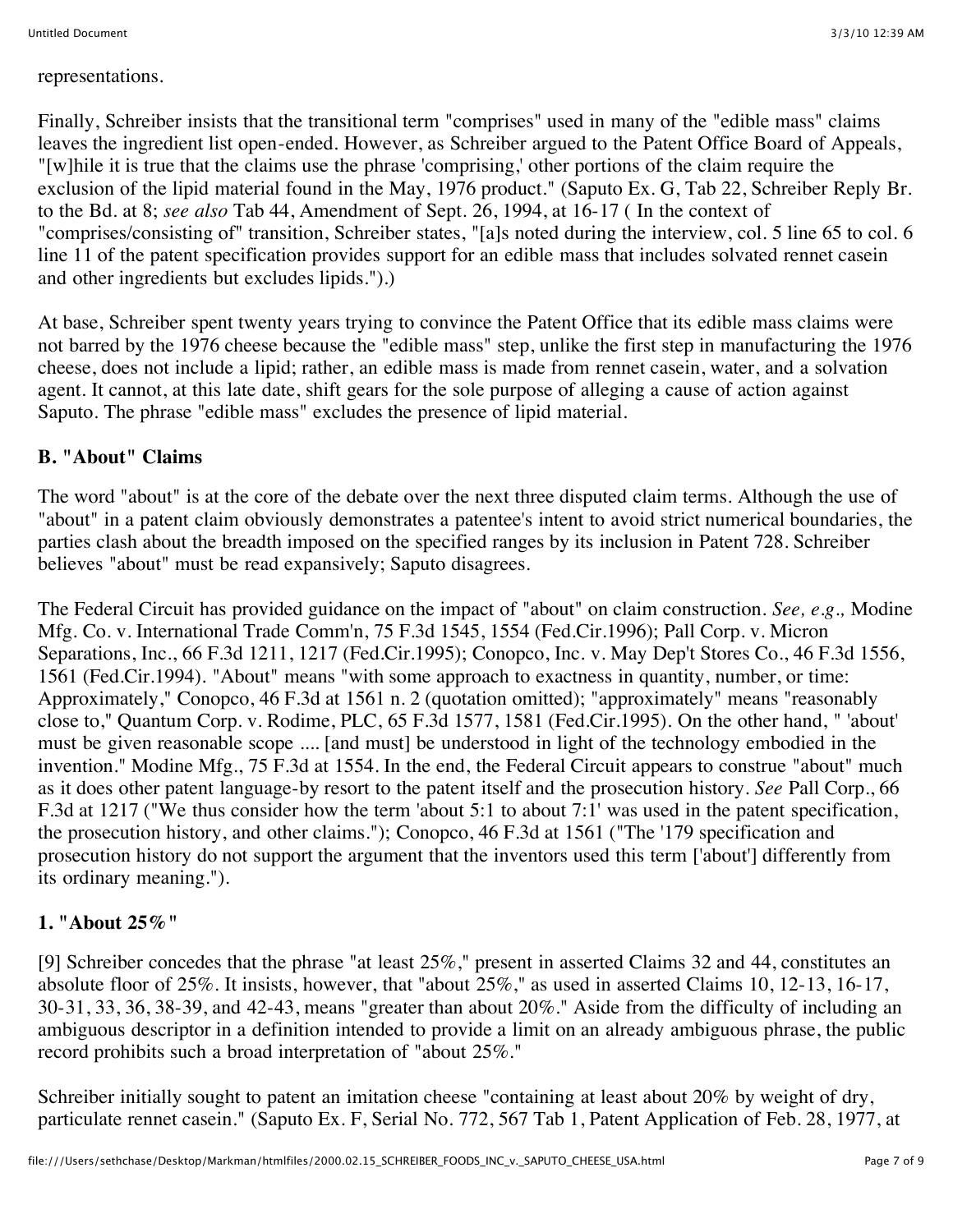1 (Abstract of the Disclosure).) In its 1978 application, however, Schreiber not only described a German patent covering a cheese product "contain[ing] up to 20 weight percent of rennet casein," but also abandoned its claim to "about 20%" in favor of "at least about 25%." (Saputo Ex. F, Serial No. 877,071 Tab 1, Patent Application of Feb. 14, 1978, at 3-4.) The description of the German patent and use of "at least about 25%" survived the next 19 years to be included in Patent 728. (Patent 728, col. 1, l. 66-col. 2, l. 2 (German patent description); id. col. 2, l. 23 ("about 25%").) Clearly Schreiber changed its position to avoid prior art.

Furthermore, after the patent examiner rejected the 1978 Patent Application, Schreiber answered the examiner's other prior art concerns:

The Examiner's attention is courteously invited to the teachings of U.S. Patents No. 4,055,555 and No. 4,096,586 [Badertscher Patents] that expressly teach that ... about 21.25 weight percent represents the theoretical upper limit for solvation. Inasmuch as the present invention contemplates at least about 25 weight percent ... and prefers about 30 to about 45 percent by weight there can be no question whatever that the present invention is unobvious.

(Saputo Ex. F, Serial No. 877,071 Tab 3, Amendment of Apr. 17, 1979, at 4-5.) Again, Schreiber expressly disowned any claim to 21.25% and below for the purpose of making its invention "unobvious" in light of the Badertscher.

Schreiber now maintains that Badertscher's "theoretical" 21.25% could not actually have constituted prior art because hypothetical limits do not enable one skilled in the art to reproduce the product. Schreiber's argument, however, is to the wrong tribunal at the wrong time. If it was unhappy that the examiner considered the Badertscher patents prior art, it should have addressed the issue during the prosecution of Patents 800 and 728. Our task is not to correct alleged errors during the patent process; rather, we are interested in Schreiber's understanding of the claim terms as demonstrated by the patent process. Here, instead of arguing that the Badertscher patents were not prior art, Schreiber chose to distinguish them on the ground that "about 25%" does not mean "21.25%." Schreiber must live with that choice.

At this point Saputo argues only that Schreiber cannot recapture concentrations below 21.25%. We agree based on the prosecution history, but decline to delineate any more specific boundaries for "about 25%."

## **2. "About 2 to about 4 minutes" and "about 190 (deg.) F. to about 205 (deg.)>> F."**

[10] Schreiber argues the time and temperature limitations separately, but we agree with Saputo that these claim terms are interdependent. At base, we are construing a recipe. Logic dictates that higher temperatures allow shorter cooking times while lower temperatures require longer in the oven; in other words, the two measurements are related. This, however, is as far as we follow Saputo's argument; based on the public record, we must construe the time and temperature ranges as Schreiber advocates.

Starting with the claim language, every single claim in Patent 728 teaches a cooking temperature of "about 190 (deg.) F. to about 205 (deg.) F." for either "about 3 minutes" or "about 2 minutes to about 4 minutes." The specification, however, consistently discloses "a temperature of about 150 (deg.)>> F. to about 300 (deg.)F., preferably at about 190 (deg.) F. to about 205 (deg.) F.... [for] about 30 seconds to about 10 minutes, preferably about 2 minutes to about 4 minutes." (Patent 728, col. 2, ll. 54-59; *see also* id. at col. 6, ll. 5-11.) Example 4 illustrates a recipe cooked "at about 170 (deg.) F. to about 180 (deg.) F.," but no example reveals a cooking time greater than "about three minutes."